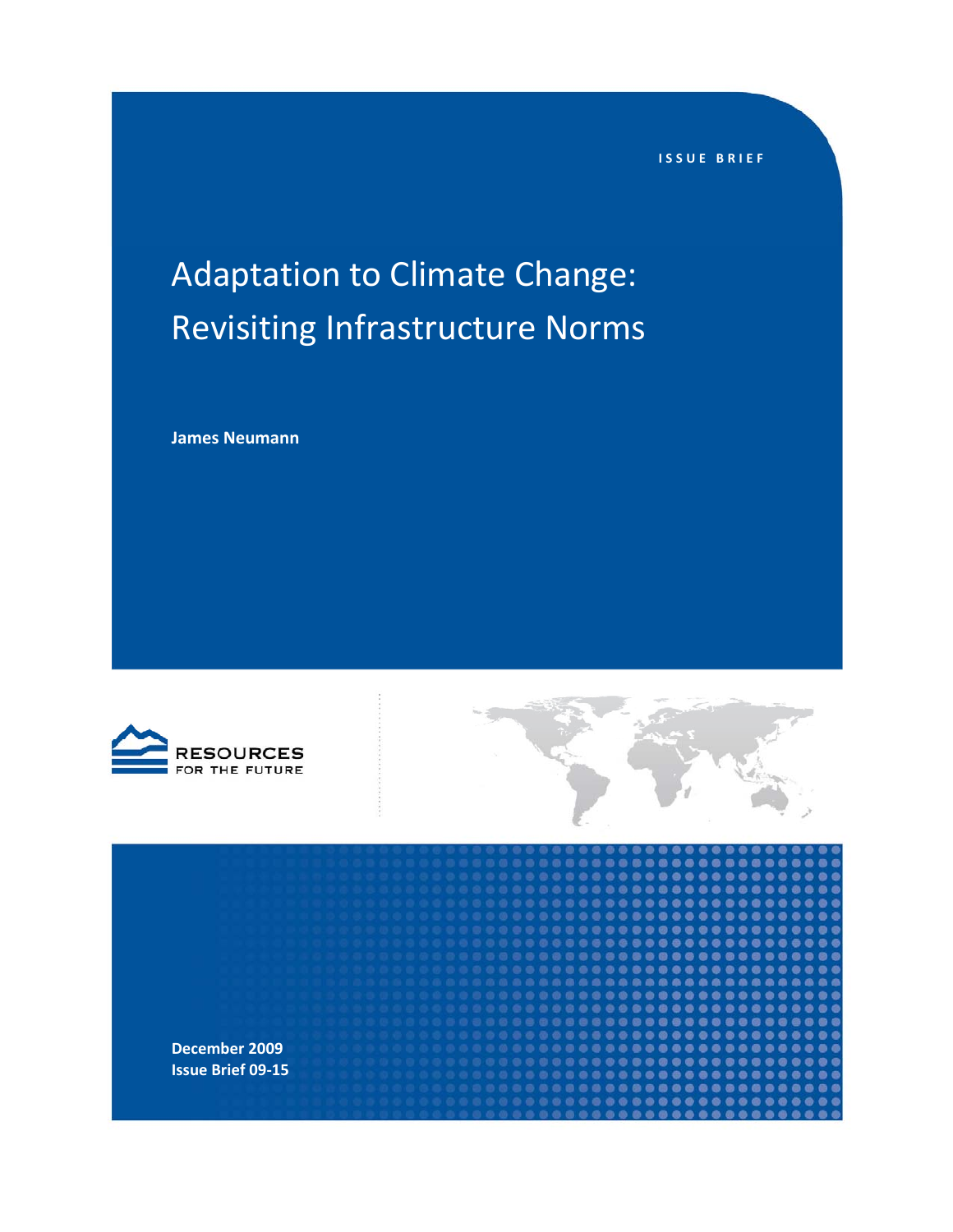#### **Resources for the Future**

Resources for the Future is an independent, nonpartisan think tank that, through its social science research, enables policymakers and stakeholders to make better, more informed decisions about energy, environmental, natural resource, and public health issues. Headquartered in Washington, DC, its research scope comprises programs in nations around the world.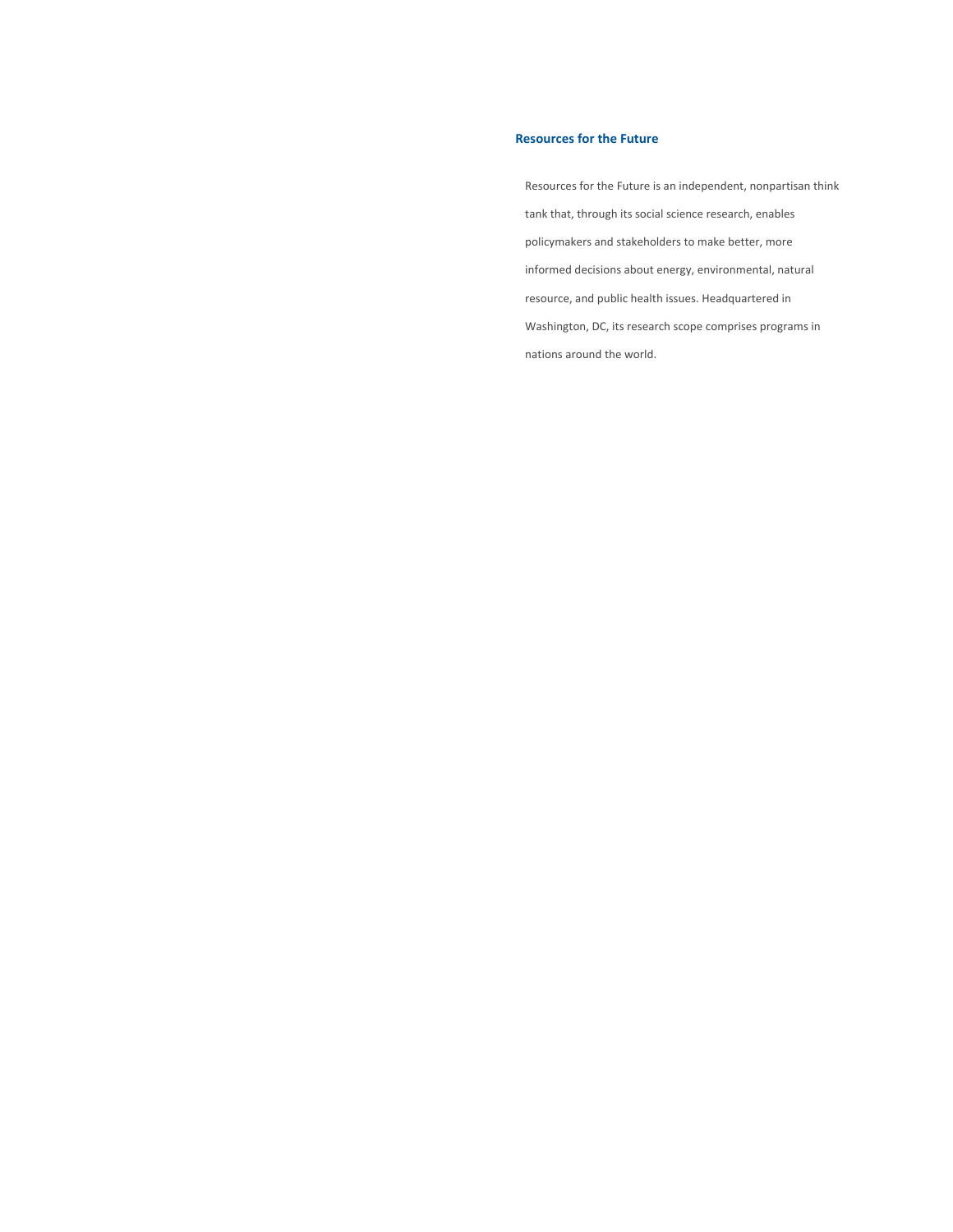



# Adaptation to Climate Change: Revisiting Infrastructure Norms

## James Neumann $<sup>1</sup>$ </sup>

*As defined by the Intergovernmental Panel on Climate Change, adaptation includes a set of actions to moderate harm or exploit beneficial opportunities in response to climate change. To date, little research has addressed public policy options to frame the nation's approach to adapt to a changing climate. In light of scientific evidence of extreme and unpredictable climate change, prudent policy requires consideration of what to do if markets and people fail to anticipate these* changes, or are constrained in their ability to react. This issue brief is one in a series that results *from the second phase of a domestic adaptation research project conducted by Resources for the Future. The briefs are primarily intended for use by decisionmakers in confronting the complex and difficult task of effectively adapting the United States to climate change impacts, but may also offer insight and value to scholars and the general public. This research was supported by a grant from the Smith‐Richardson Foundation.*

# **Policy Recommendations**

The main threats presented by climate change to infrastructure assets include damage or destruction from extreme events, which climate change may exacerbate; coastal flooding and inundation from sea level rise; changes in patterns of water availability; and effects of higher temperature on operating costs, including effects in temperate areas and areas currently characterized by permafrost conditions.

Almost half of the more than \$60 billion annual federal infrastructure investment is for highways (in excess of \$30 billion annually), with smaller but significant capital expenditures in dams and flood control (about 12 percent of the total), mass transit (about 11 percent), and aviation (about 9 percent). The federal role relative to state, local, and private roles is also highest in the

………………………………….

 $^1$  James Neumann is Principal, Industrial Economics, Incorporated. 2067 Massachusetts Avenue Cambridge, MA 02140. (617) 354-0074.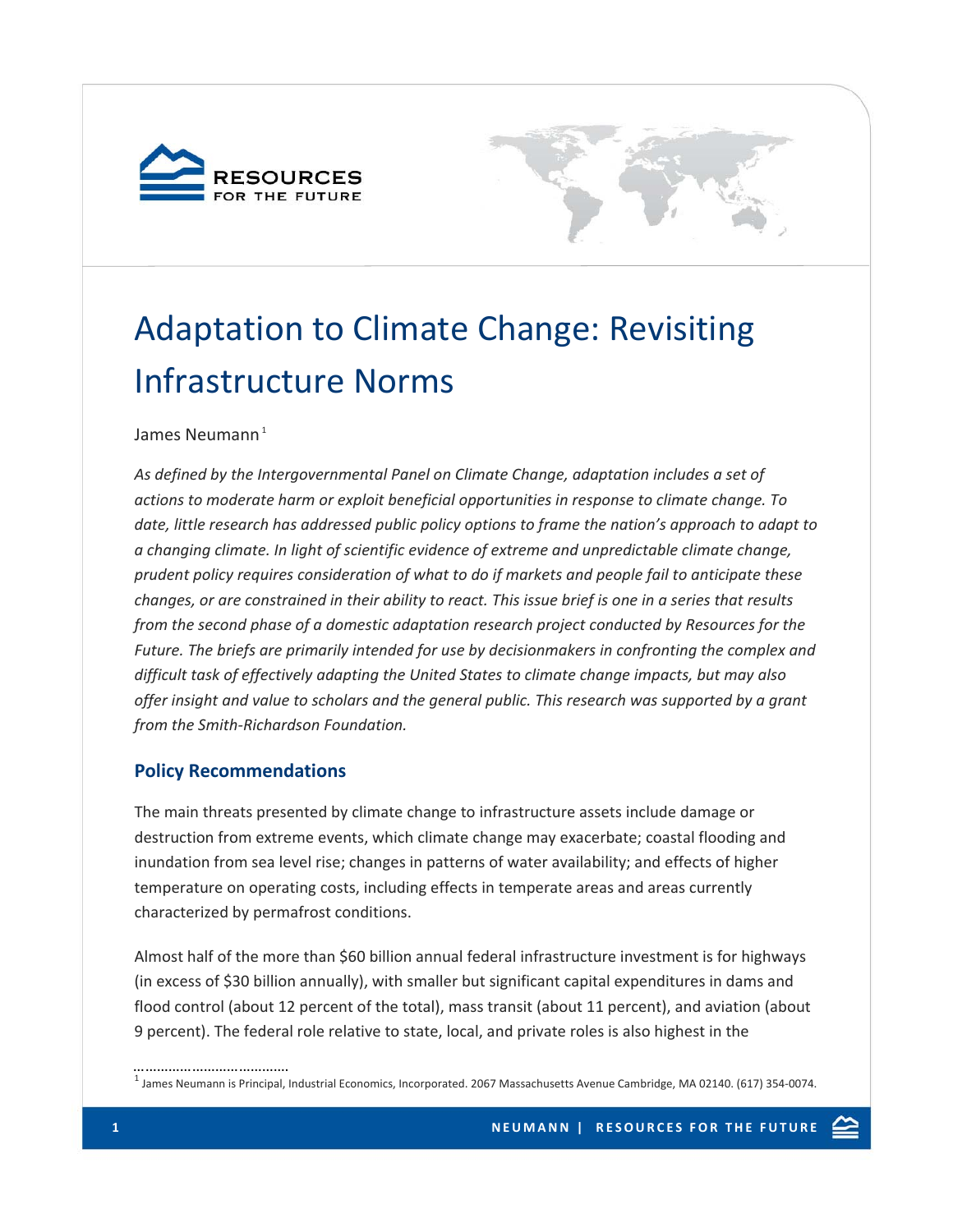transportation subsector. The best opportunity for the federal government to influence and enhance infrastructure's adaptive capacity is thus in the transportation sector.

In almost all cases, some adaptive capacity exists to respond to these threats through both public and private sector actions, but adaptive capacity can be significantly enhanced in the public sector by adopting three key policy reforms.

- First, although most public infrastructure is maintained as a capital asset, with annual operating, maintenance, and repair functions and a periodic replacement schedule, adopting a formal asset management approach could yield immediate benefits and provide a framework for incorporating climate forecasts to enhance adaptive capacity.
- Second, the location of major capital infrastructure should be mapped against those areas of the country considered most vulnerable to climate stress, and that information should be used to guide current and future investment in public infrastructure. These results should be actively publicized to most effectively signal the private sector about the expectations and limits of federal infrastructure provision.
- z Third, efforts must begin to update infrastructure design standards to ensure that future infrastructure capital is more resilient to anticipated climate change and extreme events.

### **Introduction**

U.S. infrastructure has enormous value, both directly as a capital asset and indirectly as an essential element contributing to a productive economy. Recognition of the value of infrastructure is evident, for example, in the central role of infrastructure investment in the American Recovery and Reinvestment Act of 2009, which particularly focuses on investment in the nation's transportation, water‐related, and energy infrastructure.

Our understanding of the vulnerability of U.S. infrastructure to climate stress has seen several recent advances. Research studies have begun to clarify the level of assets at risk from climate change stressors and the value of effective and efficient adaptation measures at all spatial scales: local (Kirshen et al. 2006), regional (Larsen et al. 2008), national (TRB 2008) and international (World Bank 2009). These studies identify the main threats that climate change presents to infrastructure assets: possibly exacerbated damage or destruction from extreme events; coastal flooding and inundation from sea level rise; changes in patterns of water availability; and increased maintenance costs associated with higher temperatures in both temperate and permafrost regions (Neumann and Price 2009).

In almost all infrastructure sectors and locations, some adaptive capacity exists to respond to these threats through both the public and the private sector. Private sector activities are mainly motivated by market incentives to protect, maintain, or replace valuable assets. For example,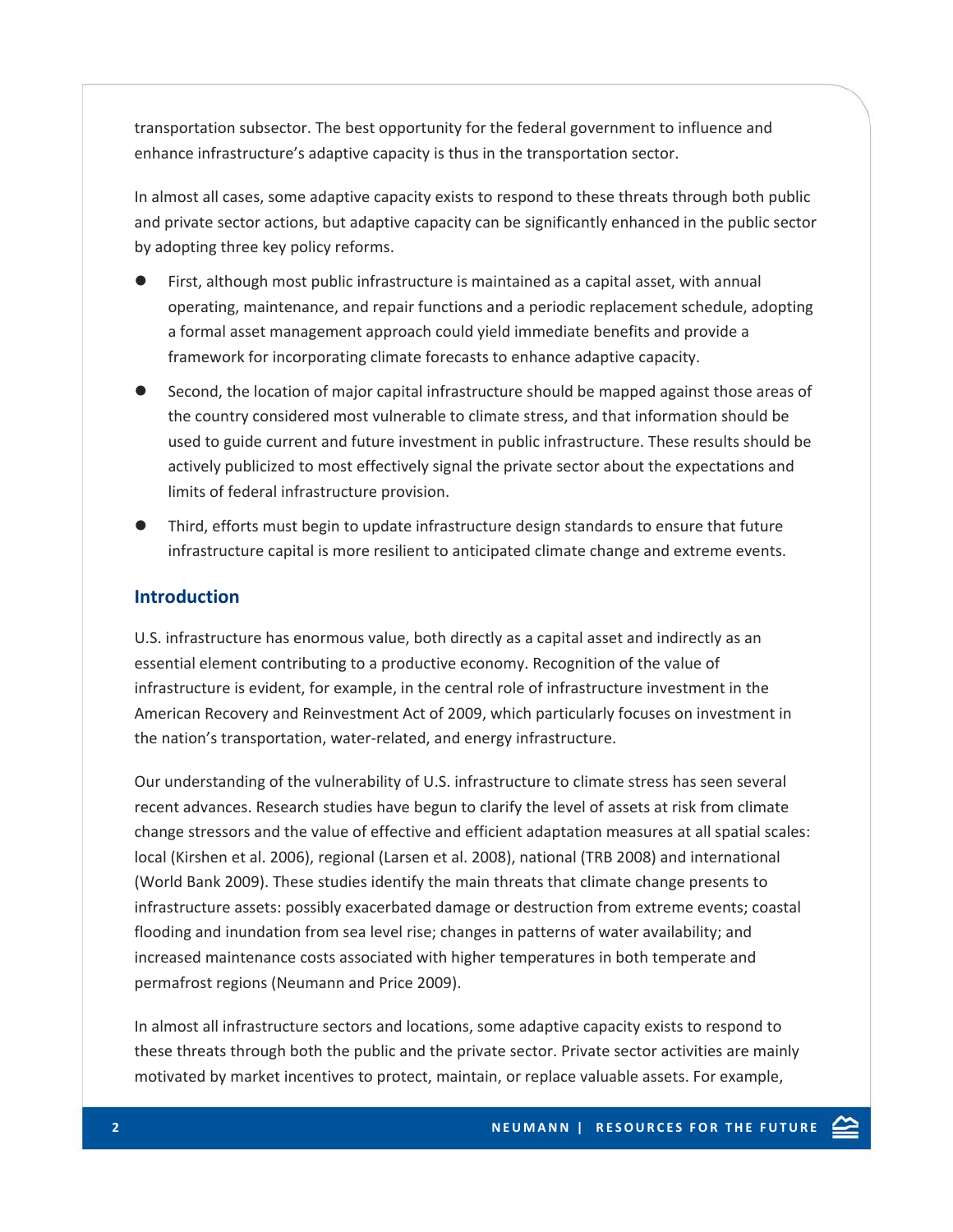privately owned electric generating capacity is often sited near a source of water for cooling. Climate change could reduce water supply in some of these areas, and proximity to natural bodies of water could exacerbate existing flood risks from coastal storms or, in the case of riverside facilities, extreme precipitation events.

In the private sector, there are clear incentives to understand these risks, adjust operations and capital planning to respond to them, and effectively invest in resiliency. In some cases, maintaining insurance coverage for these assets will mandate risk analyses and protective investments.

For publicly owned infrastructure, however, the same incentives are not always present. Infrastructure assets generally, and public infrastructure in particular, tend to yield value as an input to the production of something else, rather than having a distinct asset value, and governments tend to self‐insure against environmental risks. As a result, from time to time, basic maintenance and repair of public infrastructure has received low public priority. Infrastructure in poor repair may be even more vulnerable to climate‐induced damage.

This issue brief therefore focuses on mechanisms and processes to better prepare public infrastructure for the stresses of climate change.<sup>2</sup> The focus is on three recommended changes to current federal infrastructure policies:

- incorporating climate forecasts more effectively in infrastructure capital and maintenance decisions,
- reconsidering the location of new and updated infrastructure investments, and
- updating infrastructure design standards.

# **Current State of Policy**

The federal government is most heavily involved in funding new and improved infrastructure in the transport, water, and sewer sectors, presenting an opportunity for adaptation through federal policy. Federal roles vary by infrastructure subsector and location, however. Almost all major U.S. road transportation and public transit infrastructure is publicly owned, and much is built with a large share of federal funding and then maintained with state and local resources. The same is true of airports, but freight rail networks and port facilities are more commonly privately owned and operated. Energy infrastructure, both generation and transmission, tends to be privately owned but highly regulated by the public sector. Large‐scale flood defense infrastructure is most

<sup>………………………………….</sup>   $2$  A series of issues in infrastructure planning related to greenhouse gas emissions reductions (e.g., transport efficiency, smart energy and transport infrastructure, encouraging innovation in low‐carbon technologies, water use efficiency), though not the main focus of this brief, are nonetheless important issues and strategies for climate change mitigation policy. Choices to reduce greenhouse gas emissions in an attempt to mitigate climate effects will also intersect with adaptation‐focused policies; as a result, the effect of adaptation and mitigation policies will need to be considered jointly as part of the nation's portfolio of responses to climate change.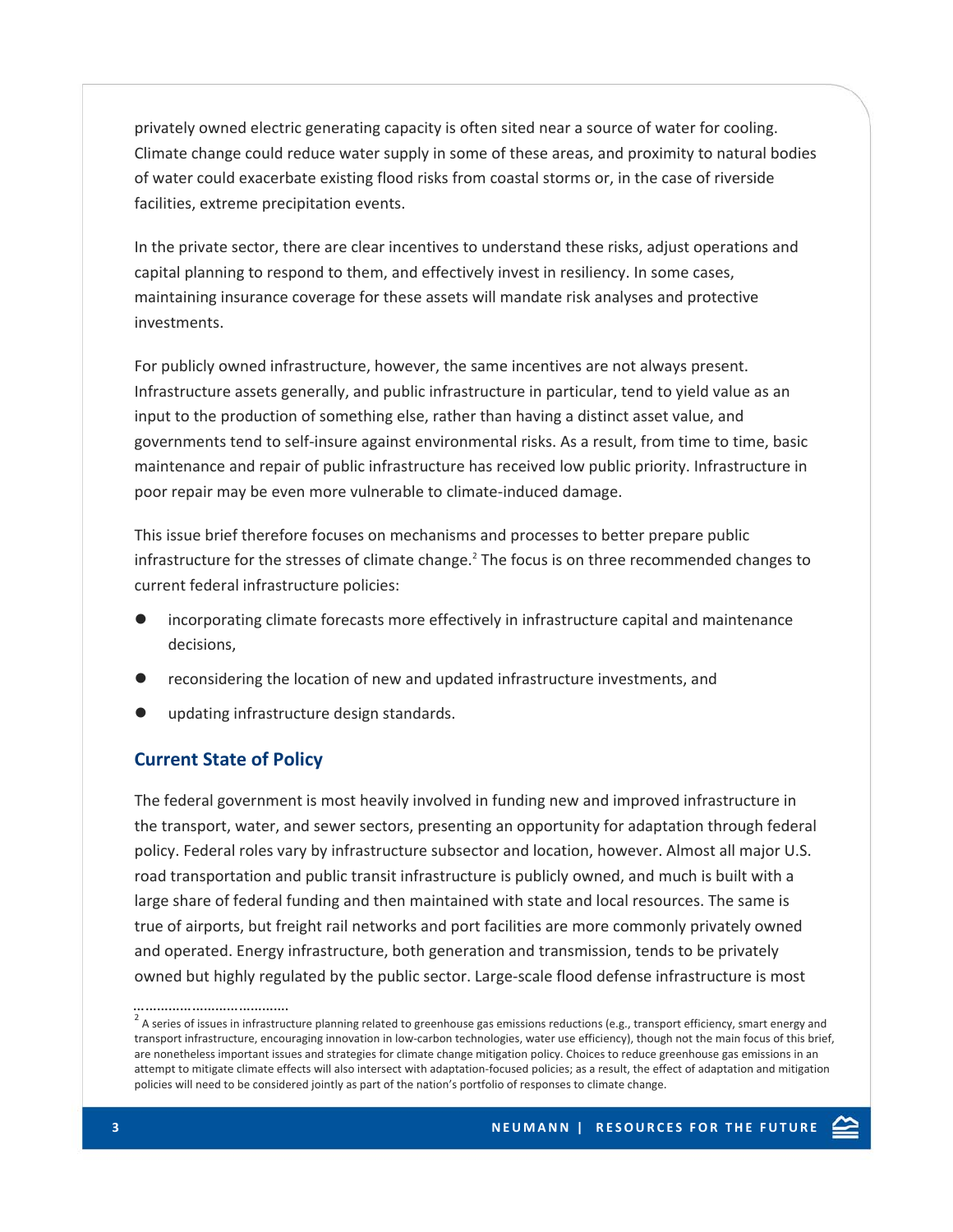often financed and maintained in the public sector, though often with cost‐sharing from multiple layers of government.

Total public spending on infrastructure exceeds \$300 billion annually, with roughly 25 percent of that total spent at the federal level, accounting for about 3 percent of total federal spending (CBO 2007; see also Table 1). In many cases, however, infrastructure budgets are under strain to keep up with necessary repairs and replacement. Ideally, public infrastructure would be maintained as a capital asset, with annual operating, maintenance, and repair functions occurring on a regular basis and with a clear periodic replacement schedule, but too often infrastructure budgeting is not optimized to maintain a consistent level of performance. Recent analyses suggest large gaps between existing capital and maintenance spending and the level of expenditure necessary to maintain current levels of service, and that these gaps would be larger if the country were to pursue all economically justifiable investment, though determining what is economically justified is difficult and methods are argued among economists (CBO 2008). These analyses suggest that highways and aviation spending would need to increase about 20 percent from current levels, or about \$15 billion, to maintain current levels of service. Investments in freight railroad infrastructure would need to increase by much more, by almost 65 percent of current levels, or more than \$4 billion, to maintain current service.<sup>3</sup>

The American Recovery and Reinvestment Act (ARRA) attempts to address some of these shortfalls in infrastructure provision; the act authorizes up to \$150 billion in infrastructure funding over three years.<sup>4</sup> Most of this funding is focused on the transportation and energy sectors, with smaller amounts focused on wastewater, drinking water, and flood protection. Some does consider the impact of climate change on infrastructure operation and demand. For example, much of the energy infrastructure investments are focused on renewable technologies and development of a smart grid to accommodate greater reliance on renewables; there is a \$1 billion allocation to the Bureau of Reclamation for water resource development in drought‐likely areas; and the roughly \$4.5 billion allocation to the U.S. Army Corps of Engineers includes upgrades to flood protection infrastructure, which is perhaps a nod to the likelihood of climate change increasing flood risks. Nonetheless, virtually no provisions in the transportation funding take account of the risks of climate change to these resources. The priority instead is on quickly moving money to maximize the short‐term economic stimulus effect of the spending. As discussed in the

………………………………….

 $3$  Some analysts argue that the level of sustainable infrastructure spending should be assessed relative to levels of GDP. In the United States, public infrastructure spending has sometimes exceeded 3 percent of GDP; this occurred most recently almost 50 years ago, during the initial construction of the interstate highway system. Since 2000, total public infrastructure spending has hovered around 2.5 percent of GDP. These crude evaluation measures, however, ignore a host of factors that ought to affect choices for infrastructure spending whether inadequate infrastructure provision slows economic growth, differences among regions in economic growth and infrastructure requirements, lags between infrastructure provision and economic benefits, and the overall infrastructure intensity of the economy in a given location (infrastructure intensity being an estimate of development intensity as a function of transportation and industrial infrastructure). They are thus less useful in assessing whether current infrastructure funding is sustainable.<br><sup>4</sup> See http://www.recovery.gov/?q=content/act (accessed September 8, 2009).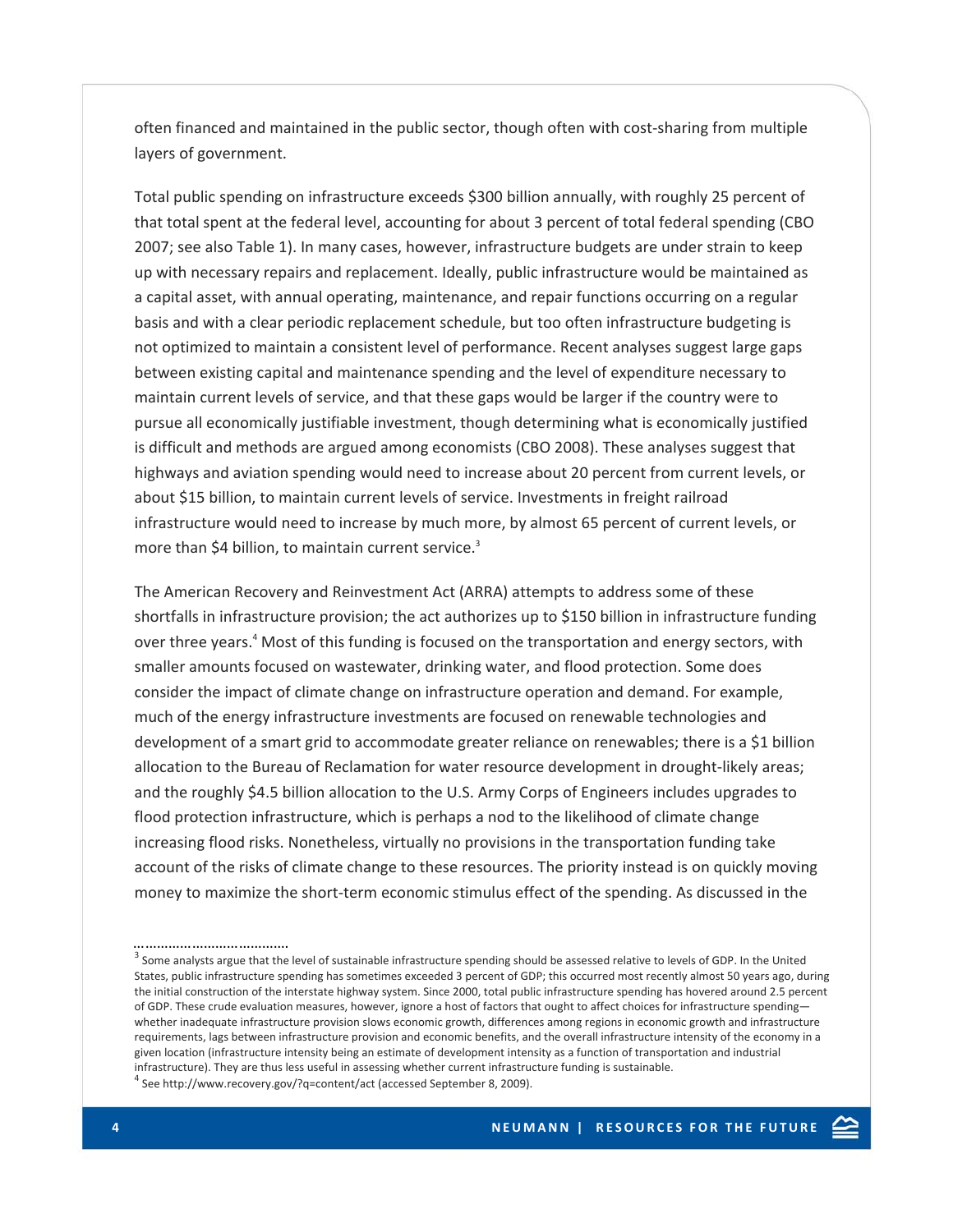next section, this shortcoming in efficiently adapting to climate change is potentially serious, because shovel‐ready is almost certainly not climate‐ready.

|                                      | Public  |                  | Total        |                  |       |
|--------------------------------------|---------|------------------|--------------|------------------|-------|
|                                      | Federal | State-Local      | Public       | Private          | Total |
| Transportation infrastructure        |         |                  |              |                  |       |
| Highways                             | 30.2    | 36.5             | 66.7         | n/a              | 66.7  |
| Mass transit                         | 7.6     | 8.0              | 15.5         | $\mathbf 0$      | 15.5  |
| Freight railroads                    | 0       | $\mathbf{0}$     | $\mathbf{0}$ | 6.4              | 6.4   |
| Passenger railroads                  | 0.7     | $\boldsymbol{0}$ | 0.7          | $\boldsymbol{0}$ | 0.7   |
| Aviation                             | 5.6     | 6.8              | 12.4         | 2.0              | 14.4  |
| Water transportation                 | 0.7     | 1.7              | 2.4          | 0.1              | 2.5   |
| <b>Total transportation</b>          | 44.7    | 53.0             | 97.7         | 8.5              | 106.2 |
| Other infrastructure                 |         |                  |              |                  |       |
| Drinking water and wastewater        | 2.6     | 25.4             | 28.0         | n/a              | 28.0  |
| Energy                               | 1.7     | 7.7              | 9.4          | 69.0             | 78.4  |
| Telecommunications                   | 3.9     | n/a              | 3.9          | 68.6             | 72.5  |
| Pollution control and waste disposal | 0.8     | 1.8              | 2.6          | 3.6              | 6.2   |
| Postal facilities                    | 0.9     | $\boldsymbol{0}$ | 0.9          | $\mathbf 0$      | 0.9   |
| Prisons                              | 0.3     | 2.6              | 2.9          | n/a              | 2.9   |
| Schools                              | 0.4     | 75.5             | 75.9         | 23.8             | 99.7  |
| Water and other natural resources    | 7.1     | 4.3              | 11.3         | n/a              | 11.3  |
| Total utilities and other            | 17.6    | 117.2            | 134.9        | 165.0            | 299.9 |
| Total                                | 62.4    | 170.2            | 232.6        | 173.5            | 406.1 |

## **Table 1. Capital Spending on Infrastructure in 2004 (Billions of 2004\$)**

*Source*: CBO 2008.

## **Solutions**

The federal government has already begun to see the need to improve climate forecast information and dissemination. Following closely on the recommendations of a recent National Academy of Sciences panel (NAS 2009), the draft version of the American Clean Energy And Security Act (also known as the Waxman‐Markey bill, passed in the House and currently awaiting action in the Senate) includes provisions for NOAA to establish a National Climate Service, and for agencies to develop adaptation plans to be integrated across the federal government.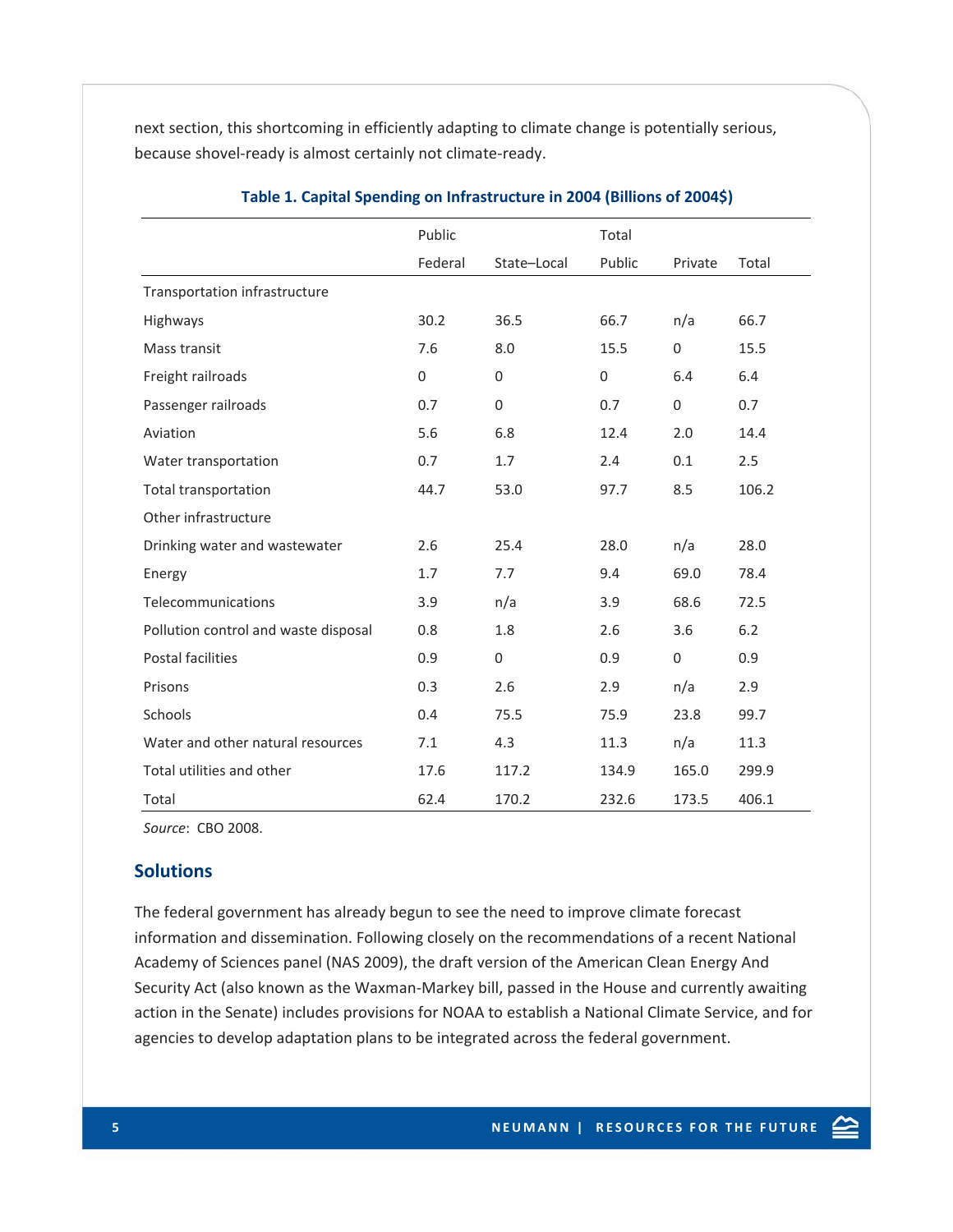If Congress moves forward with climate legislation of this type, three actions are needed for adaptation efforts to be effective in enhancing the resiliency and climate readiness of U.S. infrastructure resources. First, forecasts of future climate, particularly those aspects of climate that have the greatest impact on infrastructure, must be meaningfully incorporated in infrastructure capital and maintenance decisions. Second, the location of major capital infrastructure should be mapped to identify those areas of the countries considered most vulnerable to climate stress, and that information should be used to guide future investment. Third, efforts must begin to update infrastructure design standards to ensure that future infrastructure capital is more resilient to anticipated climate change and extreme events.

#### **IMPROVE DECISIONMAKING AND INCORPORATE FORECASTS**

Providing information on climate forecasts to infrastructure engineers and planners will not be sufficient to achieve adaptation goals, for two reasons. First, most agencies have not adopted an asset management framework that can effectively consider climate inputs. Second, climate forecasts are inherently uncertain, and uncertainty as well as changes in trends need to be a part of infrastructure design and planning. Resolving these two obstacles to more effective use of climate information is feasible, but will require significant effort.

Adopting an asset management framework would have efficiency benefits now but would also provide a framework for considering the effects of future climate. In general, what is needed in infrastructure management is more rigorous thinking about how climate changes ought to affect the capital investment and maintenance cycle. This is described in the CBO publication *Issues and Options in Infrastructure Investment* (2008, 23):

> Asset management relies on monitoring the condition of equipment and the performance of systems and analyzing the discounted costs of different investment and maintenance strategies. For existing infrastructure, the key issue is making efficient choices about maintenance and replacement. In constructing new infrastructure, asset management involves evaluating total life‐cycle costs—both the initial capital costs and the subsequent costs for operation, maintenance, and disposal— to ensure not only that projects are prioritized appropriately, but also that they are built cost-effectively.

Examples from the highway transportation arena could include making a larger initial investment in thicker pavement to provide a more-than-proportional increase in pavement life, or shortening the period between pavement overlays, which could reduce the fuel and maintenance costs of highway users. It is interesting that some of the actions identified as optimal through an asset management approach could also be responses to climate change, because shortening replacement cycles has been suggested as a measure to address threats to infrastructure from more frequent and intense coastal storms (Neumann and Price 2009; Hallegatte 2008).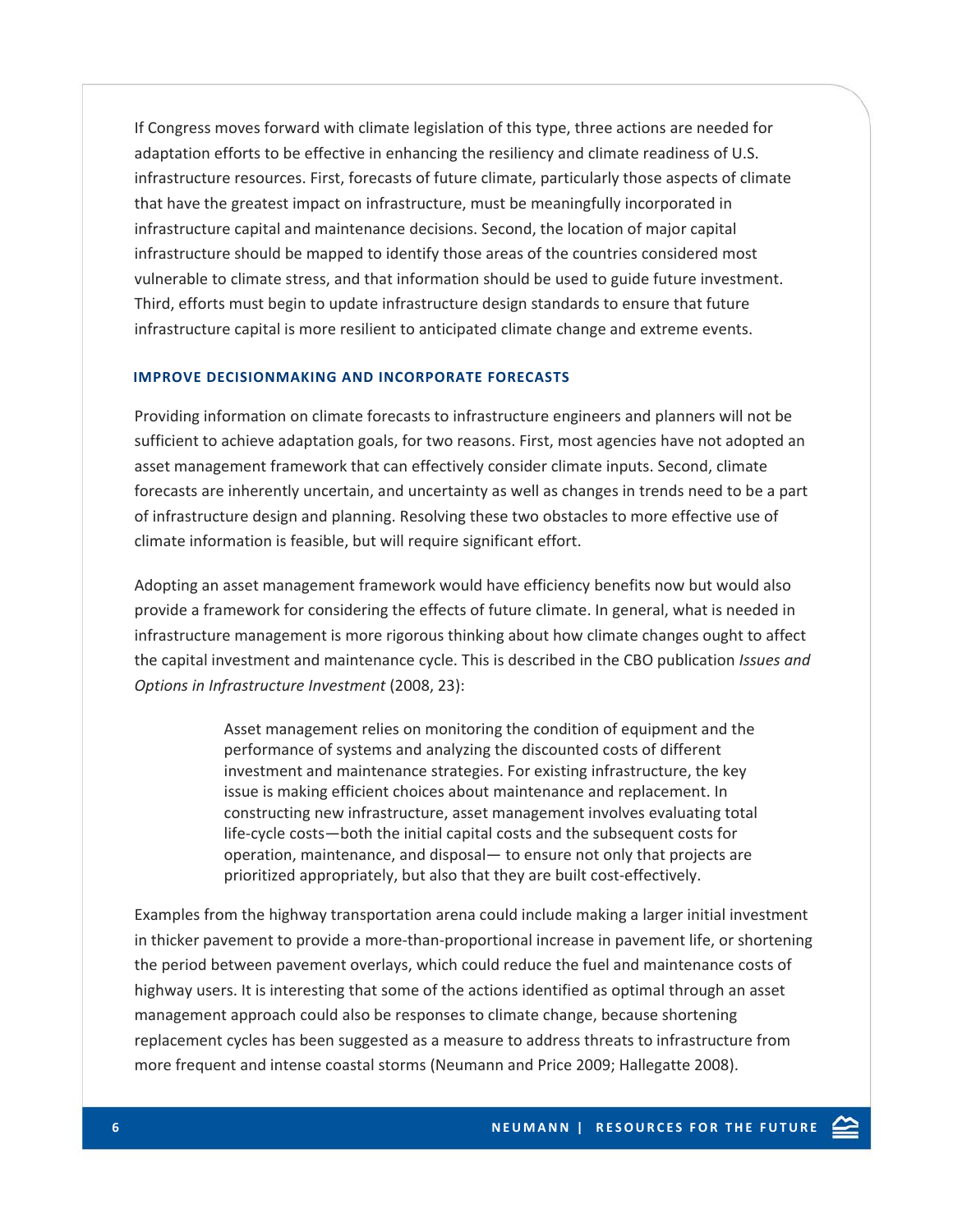A study of the optimal response to climate change for Alaska's infrastructure adopts a similar framework of analysis, seeking least‐cost adaptation strategies for roads, airports, water systems, public buildings, and telecommunications networks (Larsen et al. 2008). That study sought to estimate the total present value of maintenance and replacement cost of infrastructure under three assumptions: no climate change (i.e., historical climate), climate change with no adaptation, and climate change with adaptation. $5$  The net present value of maintenance and replacement costs for transportation infrastructure in their inventory through 2030 is approximately \$24.5 billion (2006\$). The authors estimate that, under climate change with no adaptation, transportation systems could incur increased maintenance and replacement costs of \$2.3 to \$4.3 billion, or about 9.3 to 17.7 percent of the base case expenditures, depending on the climate scenario.

The Larsen and colleagues adaptation case, however, assumes that agencies responsible for managing infrastructure will act strategically to design replacement infrastructure in a way better tuned to changed climate conditions. Deploying this type of adaptive capacity reduces the cost of infrastructure provision from climate change by up to 13 percent by 2030 compared to the no adaptation case; the maximum effect is seen when the model is applied for the most extreme, warmest, climate model inputs. The effect of adaptation in reducing costs of providing infrastructure services is much more pronounced in the long term—by 2080, adaptation reduces costs by an estimated 10 to 45 percent overall. The reason for an increasing long-term effect is that, as the useful life of existing infrastructure is exhausted, opportunities to replace that infrastructure with strategically designed capital more resilient to the changed climate increase. Clearly, this approach has great potential for improving adaptive capacity.

The most robust attempts to isolate the marginal effects of climate model infrastructure as longlived assets that will, in a stable climate, require annual or periodic maintenance, repair, and eventual replacement. The marginal impact of a stressor such as climate change could involve a revised maintenance period, adjusted maintenance costs, or both; a change in the need for repair, perhaps because of a change in the frequency of damaging events (such as storms); or a change in the replacement cycle (Neumann and Price 2009). It is reasonable to conclude that the engineering process for much long‐lived infrastructure capital considered historical climate conditions when built, and that design was optimal for those historical conditions. As climate changes, however, the design becomes no longer optimal, and damages are therefore incurred.

One of the key adjustments needed to respond effectively to climate change is that infrastructure planners will need to expect a changing rather than a stable climate. As noted in a special

………………………………….

<sup>5</sup> The authors use three global circulation model (GCM) temperature and precipitation scenarios, which they characterize as *warm*, *warmer*, and *warmest*, for two target years, 2030 and 2080. All are based on IPCC A1B emissions scenarios, characterized by IPCC as a medium emissions scenario. The warm scenario is derived from the CSIRO Atmospheric Research, Australia, warmer from NOAA's Geophysical Fluid Dynamics Laboratory, and warmest from the Center for Climate System Research from the University of Tokyo.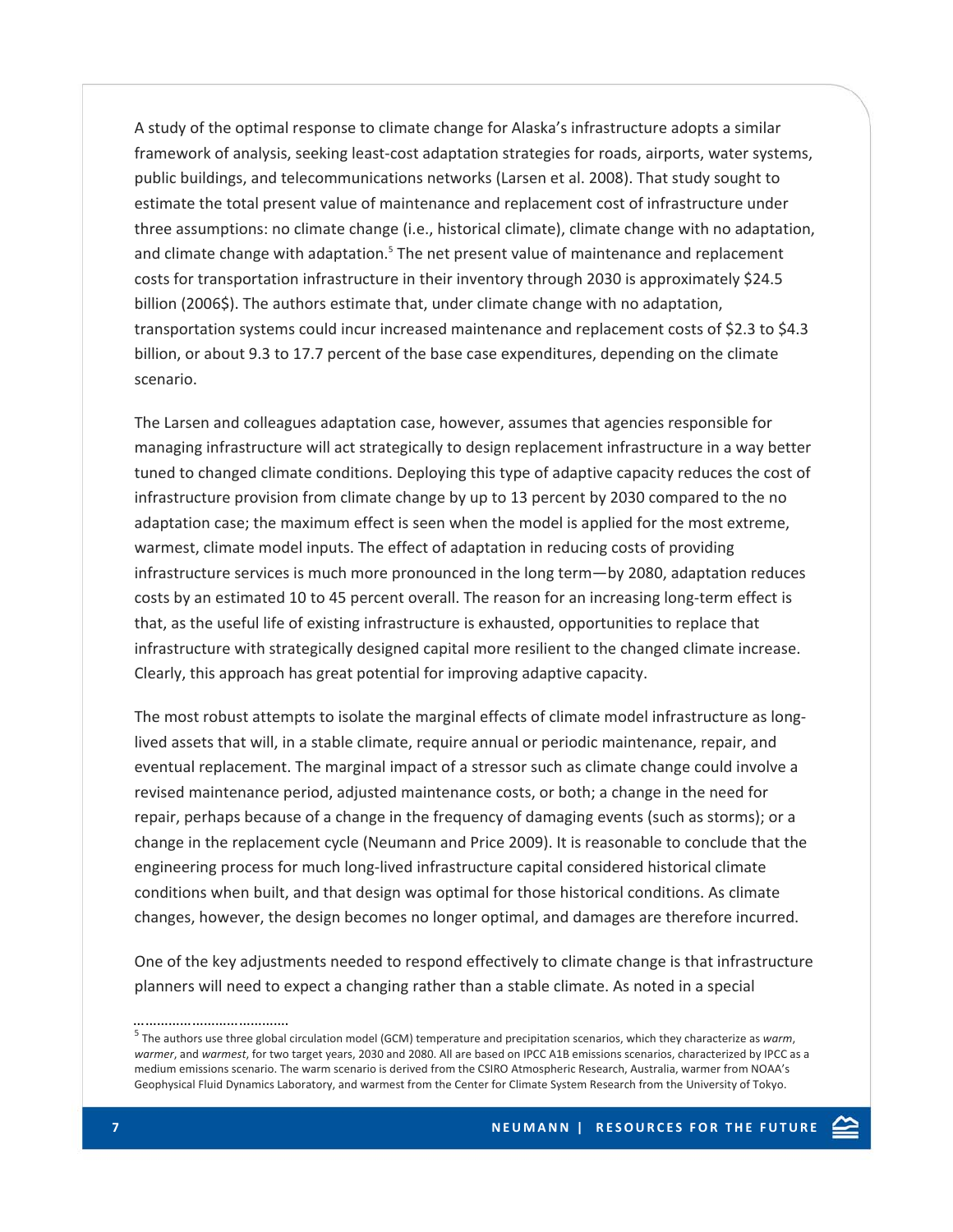National Academy of Sciences report (TRB 2008), climate scientists often describe the future in probabilistic terms, whereas transportation and other infrastructure management professionals typically focus on knowns. This narrow focus is an obstacle to developing dynamic decisionmaking processes that can adapt to new information and accommodate feedback as knowledge about climate change changes over time.

In some cases, the sign as well as the magnitude of climate change will be unpredictable, and the temporal profile for such factors as precipitation and floods will also be more uncertain. As Hallegatte (2008) has noted, adapting the planning process for long‐lived assets is not as simple as reoptimizing infrastructure and capital planning for a new climate. Reoptimizing planning can yield great gains, but effectively dealing with an uncertain climate also requires a new way of thinking. Infrastructure engineers accustomed to designing infrastructure using historical climate data will need to assess a much broader range of future outcomes, and look for robust adaptive measures, which might include such counterintuitive adjustments as designing these assets with shorter lives.

#### **RECONSIDER LOCATION OF INVESTMENTS**

Several studies have noted that climate change puts a wide range of critical infrastructure at new risk, particularly infrastructure in coastal zones subject to sea level rise and heightened storm surges (CCSP 2007, 2008a, 2008b; Kirshen et al. 2006; Titus and Richman 2001). Investing in infrastructure in these areas needs to be carefully planned with full consideration of what we know about future risks, as well as acknowledgement that providing public infrastructure signals the private sector about the viability of an area for economic activity and habitation. For example, as Nicholls et al. note (2008), one reason for concern about coastal losses is the trend of increasing development and property value in coastal areas, both because of the amenity value and that U.S. urbanization remains strong in most coastal cities.

The public sector could take a proactive stance in integrating land‐use and infrastructure planning and thereby limit the growth of coastal resources at risk, either through regulation or by developing new and more compelling information on the increasing risks of climate change to coastal development. Policy approaches that clarify the limits of public sector willingness to protect coastal properties "in harm's way" might reinforce the private incentive to internalize coastal and other climate change risks, which could reduce the expected value of damages from climate change over time.

Examples of such integrated planning are rare, but at least one state has developed a process. New Jersey's state budgeting office allocates infrastructure funds using an aggregate land‐use plan built up from local plans. The resulting clarity on infrastructure development (and replacement) can leverage private investment by sending signals about geographic areas where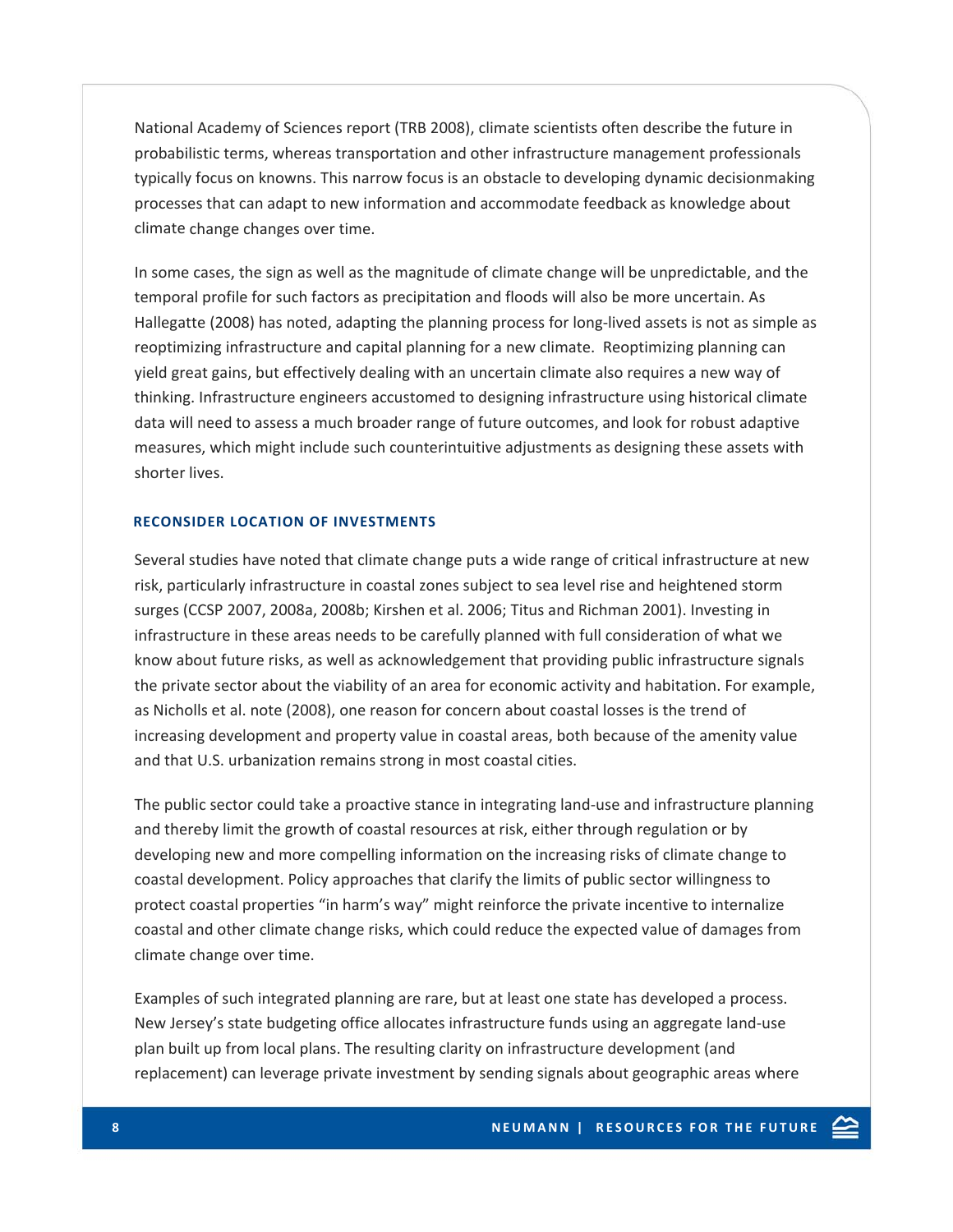development is supported. Ideally, signals from the state government about where infrastructure investment will be supported should also influence local‐level zoning decisions, which in turn signal private sector landowners and developers. Integrated planning may also help facilitate financial sector adaptation (such as insurance schemes), which some have argued is much easier and more flexible and robust than its technical counterpart (Hallegatte 2008).

This type of strategy is responsive to another reality of long-lived infrastructure provision—that adapting to climate stresses (or just about any risk that evolves over time) is more cost-effective during the design phase of projects, rather than as a retrofit. Clarifying the limits and expectations of providing and replacing public sector infrastructure could allow the federal government to be better prepared to respond to extreme events associated with climate change. More frequent and destructive extreme events, such as recent hurricanes and riparian floods, have already proved a huge challenge to maintaining public infrastructure. At the same time, many studies note that although extreme events are devastating to affected regions, the rebuilding process is an opportunity to replace damaged infrastructure with more resilient capital. Targeting the provision of infrastructure, however, may require large doses of political courage—in post‐Katrina New Orleans, for example, a preliminary finding by the "Bring New Orleans Back" panel to prioritize rebuilding housing stock based on flood damage, to consolidate neighborhoods with minimal populations, and to conduct neighborhood planning to determine the future of heavily damaged areas was swiftly rejected by local groups, prompting the mayor to withdraw from those findings.<sup>6</sup>

#### **UPDATE DESIGN STANDARDS**

………………………………….

A longer‐term policy goal is investment in updating design standards. Some of this work is already happening in Canada (Canadian Standards Association 2005, 2006). The asset management framework described might be usefully deployed, for example, to develop new climate‐ready standards and specifications. In the United States, it is acknowledged that updating standards is a long process, involving many government, commercial, and nongovernmental standard‐setting organizations (Meyer 2008; TRB 2008).

The potential in using standard‐setting approaches to enhance adaptive capacity is significant, however. Updating flood‐proofing measures in coastal zones, for example, has encouraged innovation in architectural and building practices to improve the resiliency of structures built or rebuilt in high-risk areas. Similar innovation can be spurred in such areas as materials science,

 $^6$  See "Action Plan for New Orleans: The New American City," a presentation by the Bring New Orleans Back Commission, Urban Planning Committee on January 11, 2006. For a summary of local reaction and a link to the report, see http://www.npr.org/templates/story/story.php?storyId=5151102 (accessed September 27, 2009).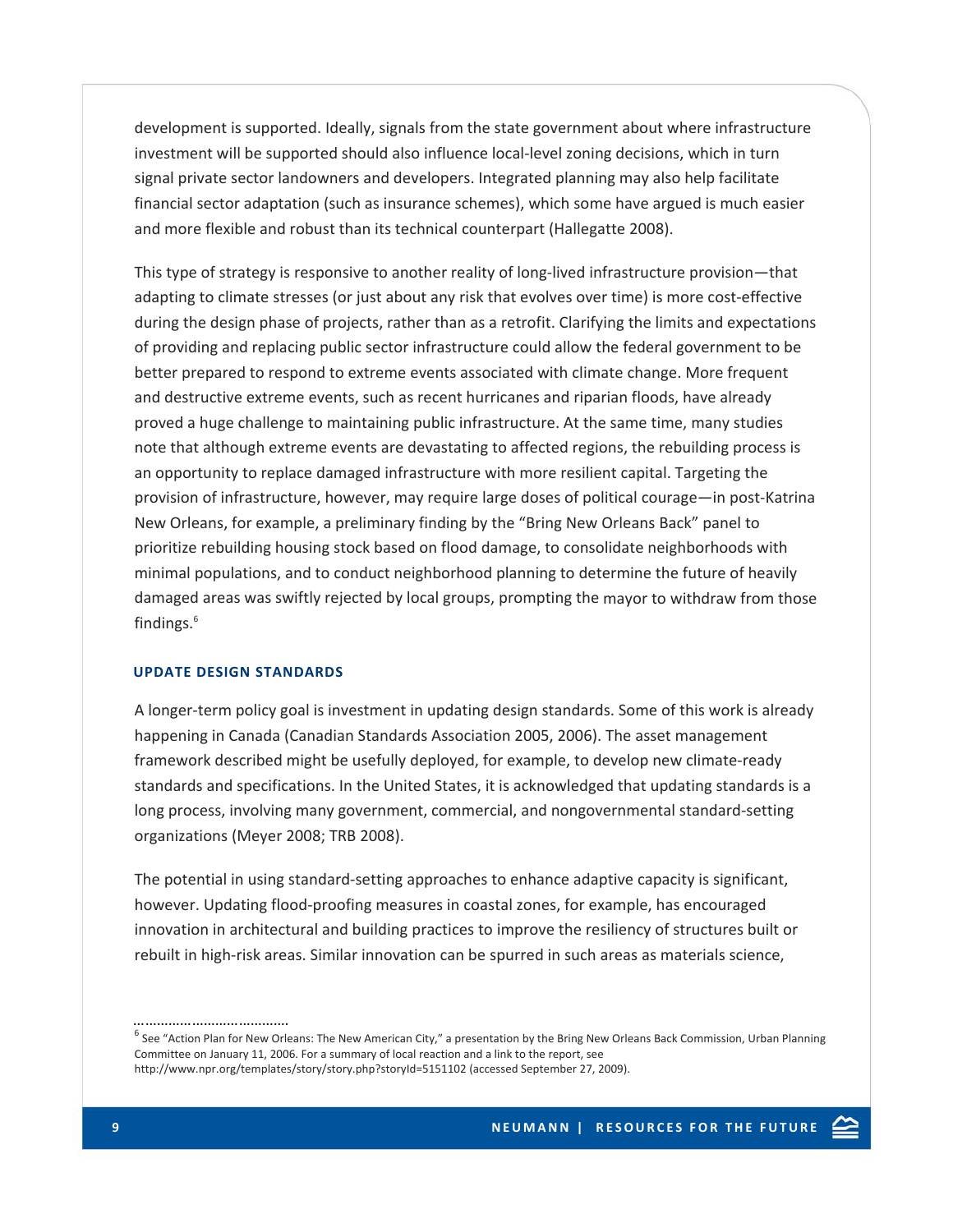engineering, and construction trades through a continuously updated standard‐setting process that considers forecasts of climate change and variability.

# **Conclusions**

Public infrastructure is a major current and future investment at the federal level, and many of these resources face a new risk in sea-level rise, temperature and precipitation changes, and extreme events associated with climate change. The infrastructure investments currently being made for economic stimulus purposes under ARRA have not required that risks to infrastructure presented by climate change be considered, but adopting the adjustments to infrastructure planning and design suggested in this paper can significantly enhance adaptive capacity.

The most urgent short-term goal is to establish a framework for infrastructure planning that optimizes service provision while recognizing that climate change, and policy responses to mitigate greenhouse gases, will alter both the need for and the performance of public infrastructure. A decision-support framework in which to interpret climate change forecasts is critically needed in the near term.

Consistent with our broad recommendations, the following initial priority list for new public policy action on key infrastructure resources at risk identifies important steps for enhancing adaptive capacity.

- Develop a system for sharing and communicating projections of downscaled climate datafor both sudden and gradual climate change—to support better federal and local planning.
- Initiate capacity-building demonstration projects showing the proper use of probabilistic modeling concepts to identify cost-effective adaptation projects that are robust in the face of climate uncertainty.
- Foster interregional technology transfer among areas that might provide a current spatial analog, where possible. Infrastructure planners in the mid‐Atlantic may have insights for those in the Northeast, for example.
- Adopt a risk-based approach to infrastructure planning that involves a conversation between planners and climate scientists. The role of infrastructure planners would be to define the information they need to do their job well, such as thresholds of temperature, precipitation, and the likelihood of extreme events. Climate scientists and other analysts could use this information to provide assessments of the current and projected future risk of crossing those thresholds under various future climate scenarios.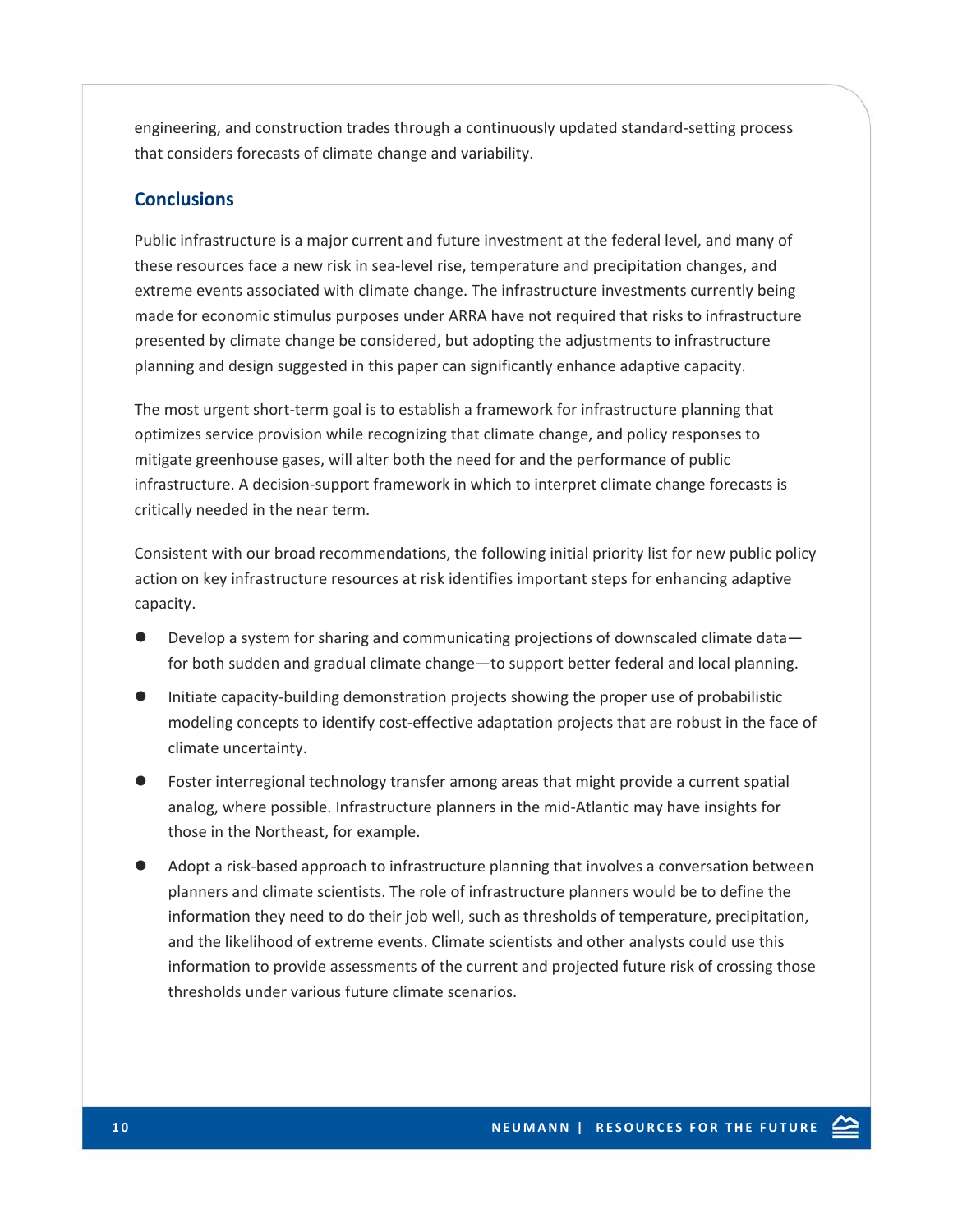# **References**

- California Natural Resources Agency. 2009. *2009 California Climate Adaptation Strategy: Discussion Draft.* Report to the Governor of the State of California in response to Executive Order S‐13‐2008. Public Review Draft. Sacramento: California Natural Resources Agency.
- Canadian Standards Association. 2005. *The Regulatory and Standards Landscape of Canada's Public Infrastructure*. Mississauga, ON: Canadian Standards Association.
- ———. 2006. *The Role of Standards in Adapting Canada's Infrastructure to the Impacts of Climate Change*. Mississauga, ON: Canadian Standards Association.
- Congressional Budget Office (CBO). 2008. *Issues and Options in Infrastructure Investment*. Washington, DC: U.S. Government Printing Office.
- Congressional Budget Office (CBO). 2007. *Trends in Public Spending on Transportation and Water Infrastructure, 1956 to 2004.* Washington, DC: U.S. Government Printing Office.
- Hallegatte, Stephane. 2008. *Adaptation to Climate Change: Do Not Count on Climate Scientists to Do Your Work*. Related publication 08‐01. Washington, DC: AEI Center for Regulatory and Market Studies.
- Kirshen, Paul, Matthias Ruth, and W. Anderson. 2006. Climate's Long‐Term Impacts on Urban Infrastructures and Services: The Case of Metro Boston. In *Regional Climate Change and Variability: Impacts and Responses*, edited by Matthias Ruth, Kieran Donaghy, and Paul Kirshen, 190–252. Northampton, MA: Edward Elgar.
- Larsen, Peter H., Scott Goldsmith, Orson Smith, Meghan L. Wilson, Ken Strzepek, Paul Chinowsky, Ben Saylor. 2008. Estimating future costs for Alaska public infrastructure at risk from climate change. *Global Environmental Change* 18(3): 442–57.
- Meyer, Michael D. 2008. Design Standards for U.S. Transportation Infrastructure: The Implications of Climate Change. Paper commissioned in support of TRB Special Report 290. Washington, DC: Transportation Research Board. http://onlinepubs.trb.org/onlinepubs/sr/sr290Meyer.pdf
- National Research Council (NRC). 2009. *Informing Decisions in a Changing Climate.* Panel on Strategies and Methods for Climate‐Related Decision Support, Committee on the Human Dimensions of Global Change, Division of Behavioral and Social Sciences and Education. Washington, DC: National Academies Press.
- Neumann, James E., and Jason C. Price. 2009. Adapting to Climate Change: The Public Policy Response: Public Infrastructure. RFF Report. Washington, DC: Resources for the Future. http://www.rff.org/rff/documents/RFF‐Rpt‐Adaptation‐NeumannPrice.pdf.